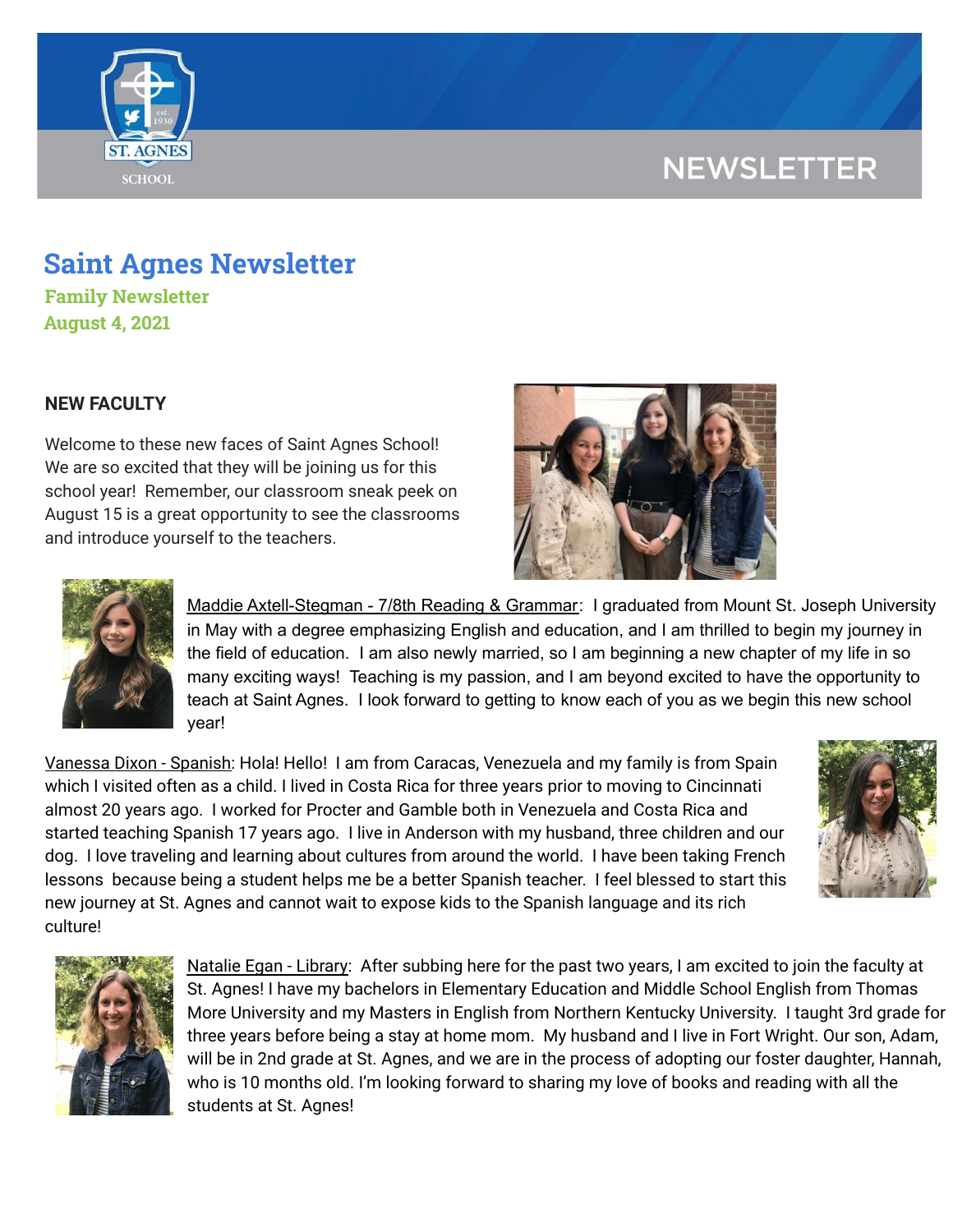Joanne Lape - Instructional Aide: One year of retirement was enough for me! I missed St. Agnes too much! I missed the students! After thirty years of teaching fourth and fifth grade at St. Agnes, I am excited to be coming back as a part time fourth grade instructional aide. I am looking forward to working with the faculty and staff, parents, and mostly the students!



## **KINDERGARTEN FAMILIES**

Just a reminder that all kindergarten students will need to turn in an immunization certificate and a preventative health care form by the first day of school. Check with your healthcare provider to get these completed forms. If you have questions, email Mindy Sucher [msucher@saintagnes.com](mailto:msucher@saintagnes.com)

### **INCOMING 6th GRADE FAMILIES**

If you have a student entering 6th grade, it is likely that we need an updated immunization certificate and preventative healthcare form. Please check with your healthcare provider to make sure your child is current with required immunizations and send updated forms to the office. If you have questions, email Mindy Sucher [msucher@saintagnes.com](mailto:msucher@saintagnes.com)

## **ROOM PARENT OPPORTUNITY**

Consider signing up to be a Room Parent/Helper for your child's classroom this year! If you're new to St. Agnes, or haven't done this before, it's a great way to do something special for the kids and support our teachers. We'd love to see some new faces for these roles - it's really quite easy and a fun way to be involved! More information and the form is attached [here.](https://school.saintagnes.com/wp-content/uploads/2021/08/Room-Parent-Signup-2021-22_Final.pdf) Please return as soon as possible. Note that you MUST be Virtus-certified. If you have any questions, contact Carlene Brungs at cjbrungs@fuse.net

### **PARISH NEWS**

**St. Agnes Homecoming turns 50!:** This year will mark 50 years of our parish, current and past members alike, coming together for an evening of fun, fellowship, and family. If you are new to St. Agnes, our Homecoming is something that is unique to our parish. It is a FUN- raiser, not a fundraiser. There is music, good food and drinks, games for kids, and the opportunity to visit with parishioners from long ago and those who just joined our family. It is an inexpensive evening of fun. Mark your calendar for Friday, August 27 from 6 -11 on the parish grounds. We are always in need of many volunteers to help to make this evening a success. Please consider signing up to volunteer or bake/ bring a special dessert. Students grades 5 and up are encouraged to volunteer at the kids games. Watch for signup information in the next newsletter.

#### **Mission Statement of Saint Agnes School**

Saint Agnes School exists to provide excellence in Catholic education while inspiring and empowering our students to live the Gospel message of Jesus Christ. As compassionate and faithful Christians, we continue to pursue our spiritual journey, achieve our highest academic potential, and be stewards of the Catholic faith to others.